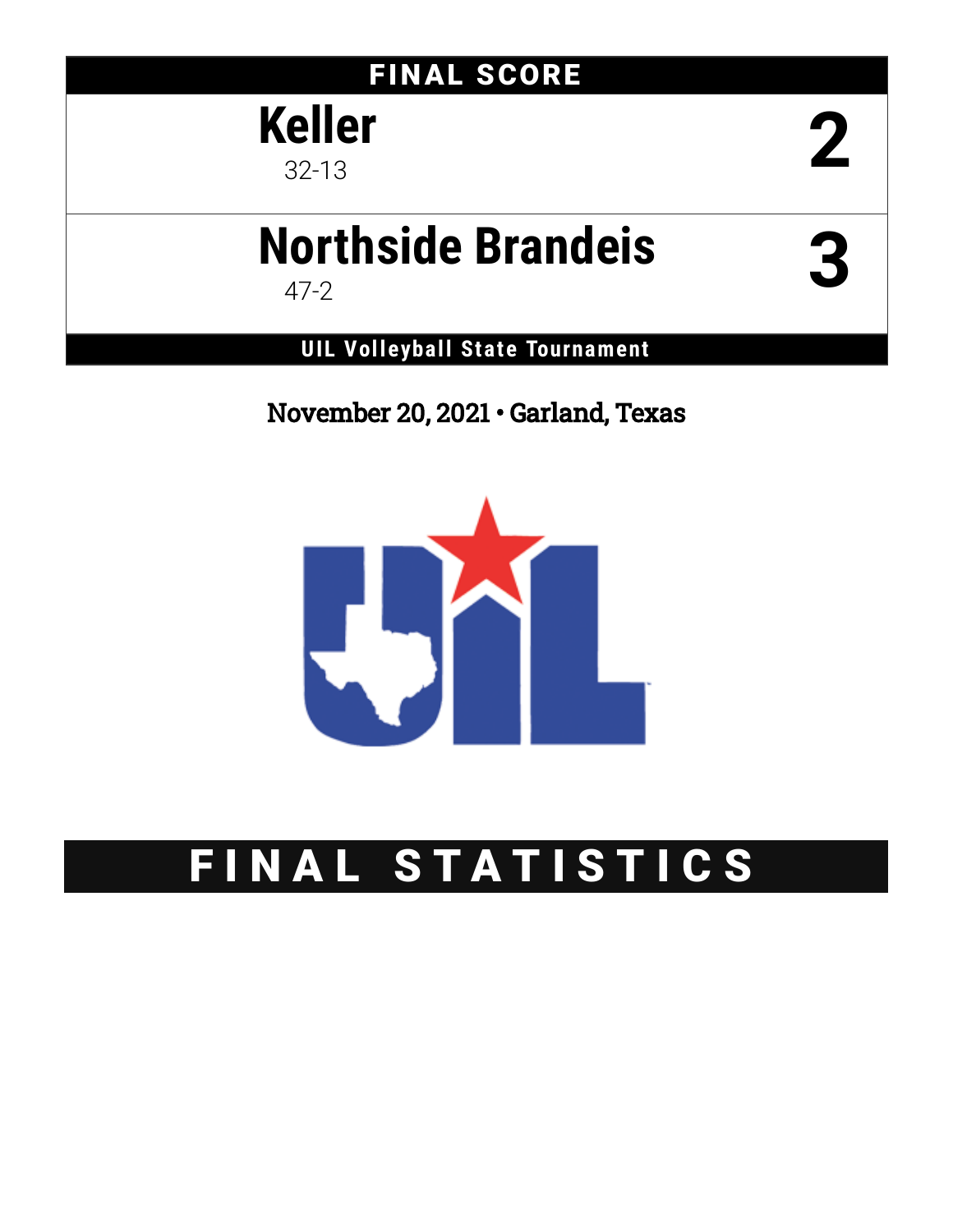### **Official Volleyball Box Score (Final) Keller vs Northside Brandeis November 20, 2021 at Garland, Texas**



### **Keller (32-13) -- 2**

|                | $120101 (92.19) - 2$ |                |          |    |               |                   |                |                |                |              |            |          |                |                |                |            |
|----------------|----------------------|----------------|----------|----|---------------|-------------------|----------------|----------------|----------------|--------------|------------|----------|----------------|----------------|----------------|------------|
|                |                      |                |          |    | <b>Attack</b> |                   |                | <b>Serve</b>   |                |              |            |          | <b>Block</b>   |                |                |            |
| ##             | Keller               | s              | Κ        | Е  | TA            | Pct               | Ast            | SA             | <b>SE</b>      | <b>RE</b>    | <b>Dig</b> | BS       | <b>BA</b>      | BE             | <b>BHE</b>     | <b>Pts</b> |
| 11             | Melanie McGann       | 5              | 19       | 13 | 59            | .102 <sub>1</sub> | 0              | 0              | 0              |              |            |          | 0              | 0              | 0              | 19.0       |
| 9              | Leah Ford            | 5              | 16       | 3  | 32            | .406              | 0 <sub>1</sub> | 0              | $\overline{2}$ | $\Omega$     |            | $\Omega$ | $\overline{4}$ | 0              | $\overline{0}$ | 18.0       |
| 12             | Reagan Sharp         | 5              | 6        | 8  | 41            | $-0.049$          | $\mathbf{0}$   | 0              | 0              | 0            | 3          | 0        | $\overline{2}$ | 0              | 0              | 7.0        |
| 10             | Jenna Clifford       | 5              | 5        | 5  | 21            | .000 <sub>1</sub> | 0 <sub>1</sub> | 0              | $\mathbf{0}$   | $\Omega$     | 0          | $\Omega$ | 0              |                | 0 <sub>1</sub> | 5.0        |
|                | Sophia Odle          | 5              |          |    | 10            | .300              | $\overline{2}$ |                | 2              | 0            | 10         | 0        | 0              | 0              | 0              | 5.0        |
| $\overline{2}$ | Taylor Polivka       | 5              | 3        |    | 9             | .111              | 48             | $\overline{4}$ | $\mathbf{0}$   | $\Omega$     | 11.        | $\Omega$ | $\overline{2}$ | $\overline{2}$ |                | 8.0        |
| 4              | Landry McEachern     | 5              |          |    |               | 000.1             |                | 2              | 3              |              | 20         |          | 0              | 0              | 0              | 3.0        |
| 5              | Kea Whillock         | 5              | 0        |    | 0             | .000 <sub>1</sub> |                | 2              | $\overline{2}$ | 0            | 18         | $\Omega$ | $\mathbf 0$    | 0              | $\overline{0}$ | 2.0        |
| 3              | <b>Bailey Cooper</b> | 3              | 0        |    | 0             | .000              | $\Omega$       |                |                | 0            | 10         | $\Omega$ | $\Omega$       | 0              | 0              | 1.0        |
| 6              | Lauren Bingham       | $\overline{2}$ | $\Omega$ |    | 0             | .000 <sub>1</sub> | 0              | 3              |                | 0            | 6          | $\Omega$ | $\Omega$       | 0              | $\mathbf{0}$   | 3.0        |
|                | Totals               | 5              | 54       | 32 | 173           | .127              | 52             | 13             | 11             | $\mathbf{2}$ | 80         |          | 8              | 3              |                | 71         |

### **TOTAL TEAM BLOCKS: 4.0 SIDEOUT PCT: 55.1% POINT SCORING PCT: 42.9%**

|     | <b>Team Attack By Set</b> |  |    |        | <b>GAME SCORES</b>     |    |    |    |    |    | Records:  |
|-----|---------------------------|--|----|--------|------------------------|----|----|----|----|----|-----------|
| Set |                           |  | TA | Pct    | Keller (2)             | 29 | 23 | 25 | 15 | 12 | $32 - 13$ |
|     | 18                        |  | 47 | .234   | Northside Brandeis (3) | 27 | 25 | 16 | 25 | 15 | $47 - 2$  |
| 2   | 12                        |  | 44 | .136   |                        |    |    |    |    |    |           |
| 3   | 13                        |  | 30 | .300   |                        |    |    |    |    |    |           |
| 4   |                           |  | 30 | $-167$ |                        |    |    |    |    |    |           |
| 5   |                           |  | 22 | .045   |                        |    |    |    |    |    |           |

### **Northside Brandeis (47-2) -- 3**

|                   | Northside Brandels (47-2) -- 3 |    |          |                |                |                   |                |          |                |              |                 |              |              |    |            |            |
|-------------------|--------------------------------|----|----------|----------------|----------------|-------------------|----------------|----------|----------------|--------------|-----------------|--------------|--------------|----|------------|------------|
|                   |                                |    |          |                | <b>Attack</b>  |                   |                | Serve    |                |              |                 |              | <b>Block</b> |    |            |            |
| ##                | <b>Northside Brandeis</b>      | S  | к        | Е              | <b>TA</b>      | Pct               | Ast            | SA       | <b>SE</b>      | <b>RE</b>    | Dig             | BS           | <b>BA</b>    | BE | <b>BHE</b> | <b>Pts</b> |
| $12 \overline{ }$ | Jalyn Gibson                   | 5  | 29       |                | 72             | .306              | $\overline{2}$ |          |                |              | 14              | <sup>0</sup> |              |    |            | 30.5       |
| 14                | Emma Halstead                  | 5  | 16       | 9              | 56             | .125              | 0              | $\Omega$ | $\overline{2}$ | 5            | 12              | $\Omega$     |              | 0  | 0          | 16.5       |
| 11                | Leila Smalls                   | 5. | 8        | 3              | 20             | .250              | 0              |          | 0              | 0            | 3               | 0            | 5            | 0  | 0          | 10.5       |
| 10                | Carlee Pharris                 | 5  | 5        | $\overline{2}$ | 14             | .214              | 49             |          |                | $\mathbf{0}$ | 12              | $\mathbf{0}$ |              | 0  |            | 9.5        |
|                   | Lola Isaeff                    |    |          | $\Omega$       |                | .000              | $\Omega$       | $\Omega$ | 0              | 0            | $\Omega$        | <sup>0</sup> | $\Omega$     | 0  | 0          | 1.0        |
| 13                | Sophia Kuyn                    | 5  |          | $\mathbf 0$    | $\overline{2}$ | .500              | 0              |          | 0              | $\Omega$     | $\overline{0}$  |              | 5            | 0  | 0          | 4.5        |
| 18                | <b>Austin Smoak</b>            | 5. |          |                | $\mathcal{P}$  | $-500$            | 0              |          | 0              |              | 0               |              | 9            |    | 0          | 4.5        |
| 1                 | Dani Gray                      | 5  | 0        | $\mathbf 0$    |                | .000 <sub>1</sub> |                |          |                | 6            | 13 <sub>1</sub> | $\Omega$     | 0            | 0  |            | 0.0        |
| 2                 | Kate Kollman                   | 5. | U        | $\Omega$       | 0              | .000              | 0              |          |                | 0            | 3               | $\Omega$     | $\Omega$     | 0  | 0          | 0.0        |
| 6                 | Samantha Valadez               |    | $\Omega$ | $\Omega$       | 0              | .000              |                | $\Omega$ | 0              | $\Omega$     |                 | $\Omega$     | $\mathbf 0$  | 0  | 0          | 0.0        |
| 9                 | Grace Xu                       | 4  |          |                |                | $-1.000$          |                | $\Omega$ |                |              | 14 <sub>1</sub> | 0            | $\Omega$     | 0  |            | 0.0        |
|                   | Totals                         | 5  | 60       | 23             | 169            | .219              | 54             | 2        |                | 13           | 72              |              | 28           | 2  | 4          | 77         |

### **TOTAL TEAM BLOCKS: 15.0 SIDEOUT PCT: 57.1% POINT SCORING PCT: 44.9%**

### **Team Attack By Set**

| Set |    | F | TA | Pct  |
|-----|----|---|----|------|
| 1   | 15 | 6 | 44 | .205 |
| 2   | 13 |   | 45 | .200 |
| 3   | 10 | 8 | 35 | .057 |
|     | 12 | 2 | 24 | .417 |
| 5   | 10 | 3 | 21 | .333 |

Site: Culwell Center (Garland, Texas) Date:11/20/2021 - Attendance: 1391 - Time: 2:01 Referees: David Bloodworth; Phillip Franco; Ashley Ebeling; Tony Weaver;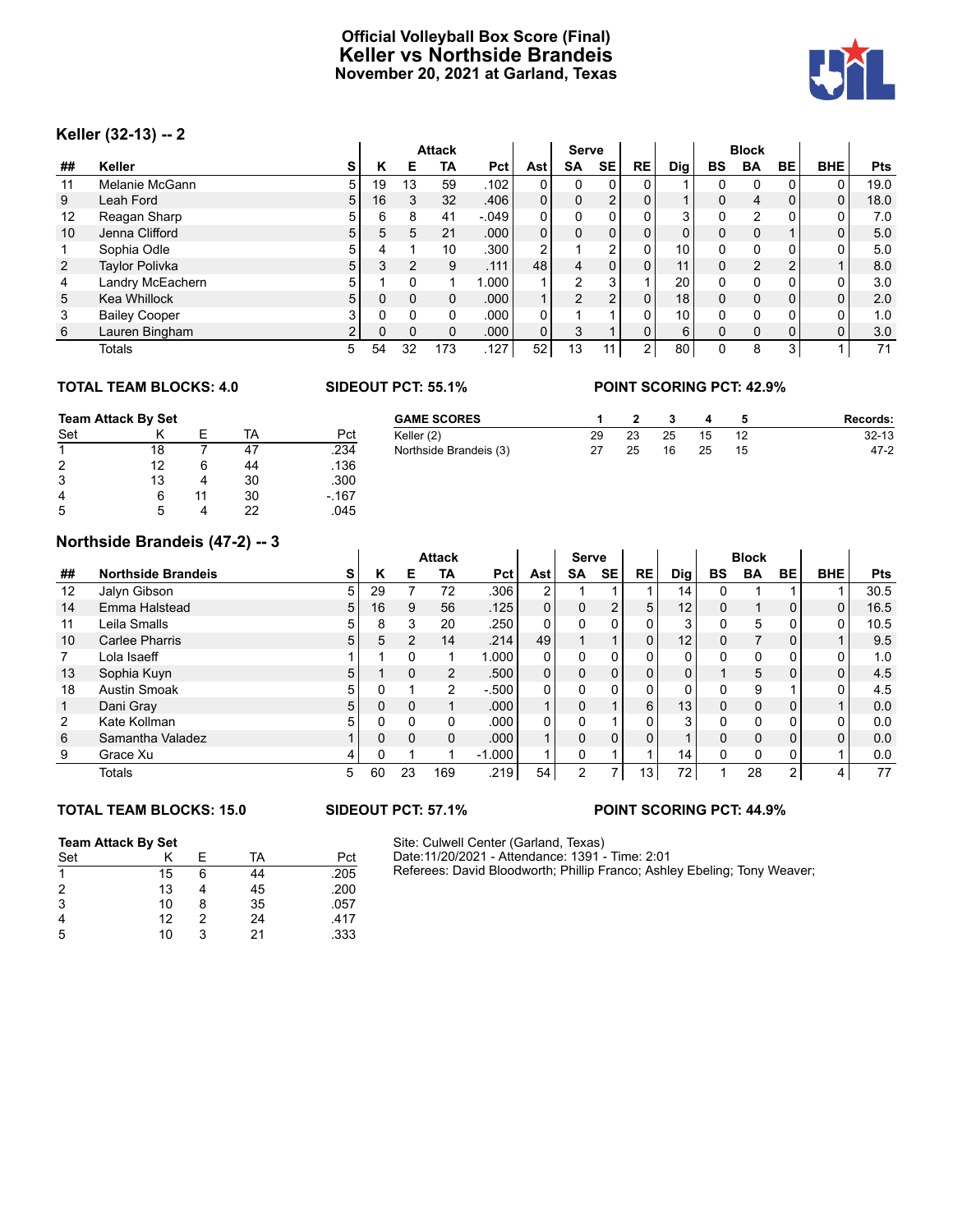

| Score              | Plays: Set 1                                                                                                                       | Serve                      | Point                               |
|--------------------|------------------------------------------------------------------------------------------------------------------------------------|----------------------------|-------------------------------------|
|                    | KELLER starters: Leah Ford; Taylor Polivka; Sophia Odle; Melanie McGann; Kea Whillock;<br>Jenna Clifford; libero Landry McEachern. |                            |                                     |
|                    | NORTHSID starters: Carlee Pharris; Jalyn Gibson; Emma Halstead; Austin Smoak; Leila<br>Smalls; Lola Isaeff; libero Dani Gray.      |                            |                                     |
| $1 - 0$            | [Kea Whillock] Kill by Leah Ford (from Taylor Polivka).                                                                            | S:KELLER                   | P:KELLER                            |
| $1 - 1$            | [Kea Whillock] Kill by Leila Smalls (from Jalyn Gibson).                                                                           | S:KELLER                   | P:NORTHSID                          |
|                    | NORTHSID subs: Samantha Valadez.                                                                                                   |                            |                                     |
| $2 - 1$            | [Samantha Valadez] Kill by Melanie McGann (from Taylor Polivka).                                                                   | <b>S:NORTHSID P:KELLER</b> |                                     |
| $3 - 1$            | [Leah Ford] Kill by Jenna Clifford (from Taylor Polivka).                                                                          | S:KELLER                   | P:KELLER                            |
| $3-2$              | [Leah Ford] Kill by Emma Halstead (from Carlee Pharris).                                                                           | S:KELLER                   | P:NORTHSID                          |
| $4 - 2$            | [Emma Halstead] Kill by Melanie McGann (from Taylor Polivka).                                                                      | S:NORTHSID P:KELLER        |                                     |
| $4 - 3$            | [Taylor Polivka] Attack error by Jenna Clifford.                                                                                   | S:KELLER                   | P:NORTHSID                          |
|                    | NORTHSID subs: Kate Kollman.                                                                                                       |                            |                                     |
| $4 - 4$            | [Kate Kollman] Attack error by Melanie McGann.                                                                                     |                            | S:NORTHSID P:NORTHSID               |
| $5-4$              | [Kate Kollman] Kill by Melanie McGann (from Taylor Polivka).                                                                       | S:NORTHSID P:KELLER        |                                     |
|                    | KELLER subs: Reagan Sharp; Bailey Cooper.                                                                                          |                            |                                     |
|                    | NORTHSID subs: Austin Smoak.                                                                                                       |                            |                                     |
| $5 - 5$            | [Bailey Cooper] Service error.                                                                                                     | S:KELLER                   | P:NORTHSID                          |
|                    | NORTHSID subs: Leila Smalls.                                                                                                       |                            |                                     |
| $5-6$              | [Carlee Pharris] Kill by Jalyn Gibson (from Carlee Pharris).                                                                       |                            | S:NORTHSID P:NORTHSID               |
| $5-7$              | [Carlee Pharris] Attack error by Jenna Clifford.                                                                                   |                            | S:NORTHSID P:NORTHSID               |
| $6 - 7$            | [Carlee Pharris] Service error.                                                                                                    | S:NORTHSID P:KELLER        |                                     |
| $7 - 7$            | [Landry McEachern] Service ace (Dani Gray).                                                                                        | S:KELLER                   | P:KELLER                            |
| $7 - 8$            | [Landry McEachern] Kill by Jalyn Gibson (from Carlee Pharris).                                                                     | S:KELLER                   | P:NORTHSID                          |
| $7-9$              | [Jalyn Gibson] Kill by Lola Isaeff.                                                                                                |                            | S:NORTHSID P:NORTHSID               |
| $8-9$              | [Jalyn Gibson] Attack error by Carlee Pharris.                                                                                     | <b>S:NORTHSID P:KELLER</b> |                                     |
| $9-9$              | [Sophia Odle] Attack error by Emma Halstead (block by Leah Ford; Taylor Polivka).                                                  | S:KELLER                   | P:KELLER                            |
| $10-9$             | [Sophia Odle] Attack error by Emma Halstead.                                                                                       | S:KELLER                   | P:KELLER                            |
| $10 - 10$          | [Sophia Odle] Kill by Leila Smalls (from Carlee Pharris).                                                                          | S:KELLER                   | P:NORTHSID                          |
| $11 - 10$          | [Dani Gray] Kill by Leah Ford (from Taylor Polivka), block error by Austin Smoak.                                                  | S:NORTHSID P:KELLER        |                                     |
| $11 - 11$          | [Kea Whillock] Service error.                                                                                                      | S:KELLER                   | P:NORTHSID                          |
|                    | NORTHSID subs: Samantha Valadez.                                                                                                   |                            |                                     |
| $12 - 11$          | [Samantha Valadez] Kill by Melanie McGann (from Taylor Polivka).                                                                   | <b>S:NORTHSID P:KELLER</b> |                                     |
| $12 - 12$          | [Leah Ford] Kill by Emma Halstead (from Carlee Pharris).                                                                           | S:KELLER                   | P:NORTHSID                          |
| $13 - 12$          | [Emma Halstead] Kill by Taylor Polivka (from Sophia Odle).                                                                         | S:NORTHSID P:KELLER        |                                     |
| $14 - 12$          | [Taylor Polivka] Kill by Landry McEachern.                                                                                         | S:KELLER                   | P:KELLER                            |
|                    | Timeout Northside Brandeis.                                                                                                        | S:KELLER                   |                                     |
| $15 - 12$          | [Taylor Polivka] Bad set by Carlee Pharris.                                                                                        | S:KELLER                   | P:KELLER                            |
| $15 - 13$          | [Taylor Polivka] Kill by Carlee Pharris (from Samantha Valadez).                                                                   | S:KELLER                   | P:NORTHSID                          |
|                    | NORTHSID subs: Kate Kollman.                                                                                                       |                            |                                     |
| $16 - 13$          | [Kate Kollman] Kill by Melanie McGann (from Taylor Polivka).                                                                       | S:NORTHSID P:KELLER        |                                     |
|                    | NORTHSID subs: Austin Smoak.                                                                                                       |                            |                                     |
|                    | KELLER subs: Bailey Cooper.<br>[Bailey Cooper] Kill by Jalyn Gibson (from Carlee Pharris).                                         |                            |                                     |
| 16-14<br>$16 - 15$ |                                                                                                                                    | S:KELLER                   | P:NORTHSID<br>S:NORTHSID P:NORTHSID |
| $17 - 15$          | [Carlee Pharris] Kill by Jalyn Gibson (from Carlee Pharris).<br>[Carlee Pharris] Kill by Sophia Odle (from Taylor Polivka).        | <b>S:NORTHSID P:KELLER</b> |                                     |
| $18 - 15$          |                                                                                                                                    | S:KELLER                   | P:KELLER                            |
| 18-16              | [Landry McEachern] Service ace (Emma Halstead).<br>[Landry McEachern] Service error.                                               | S:KELLER                   | P:NORTHSID                          |
| $18 - 17$          |                                                                                                                                    |                            | S:NORTHSID P:NORTHSID               |
| $18 - 18$          | [Jalyn Gibson] Attack error by Leah Ford.<br>[Jalyn Gibson] Kill by Emma Halstead (from Carlee Pharris).                           |                            | S:NORTHSID P:NORTHSID               |
| 19-18              | [Jalyn Gibson] Kill by Taylor Polivka (from Landry McEachern).                                                                     | S:NORTHSID P:KELLER        |                                     |
| $20 - 18$          | [Sophia Odle] Kill by Leah Ford (from Taylor Polivka).                                                                             | S:KELLER                   | <b>P:KELLER</b>                     |
| $21 - 18$          | [Sophia Odle] Attack error by Leila Smalls (block by Leah Ford; Taylor Polivka).                                                   | S:KELLER                   | P:KELLER                            |
|                    | Timeout Northside Brandeis.                                                                                                        | S:KELLER                   |                                     |
| $21 - 19$          | [Sophia Odle] Attack error by Reagan Sharp.                                                                                        | S:KELLER                   | P:NORTHSID                          |
|                    |                                                                                                                                    |                            |                                     |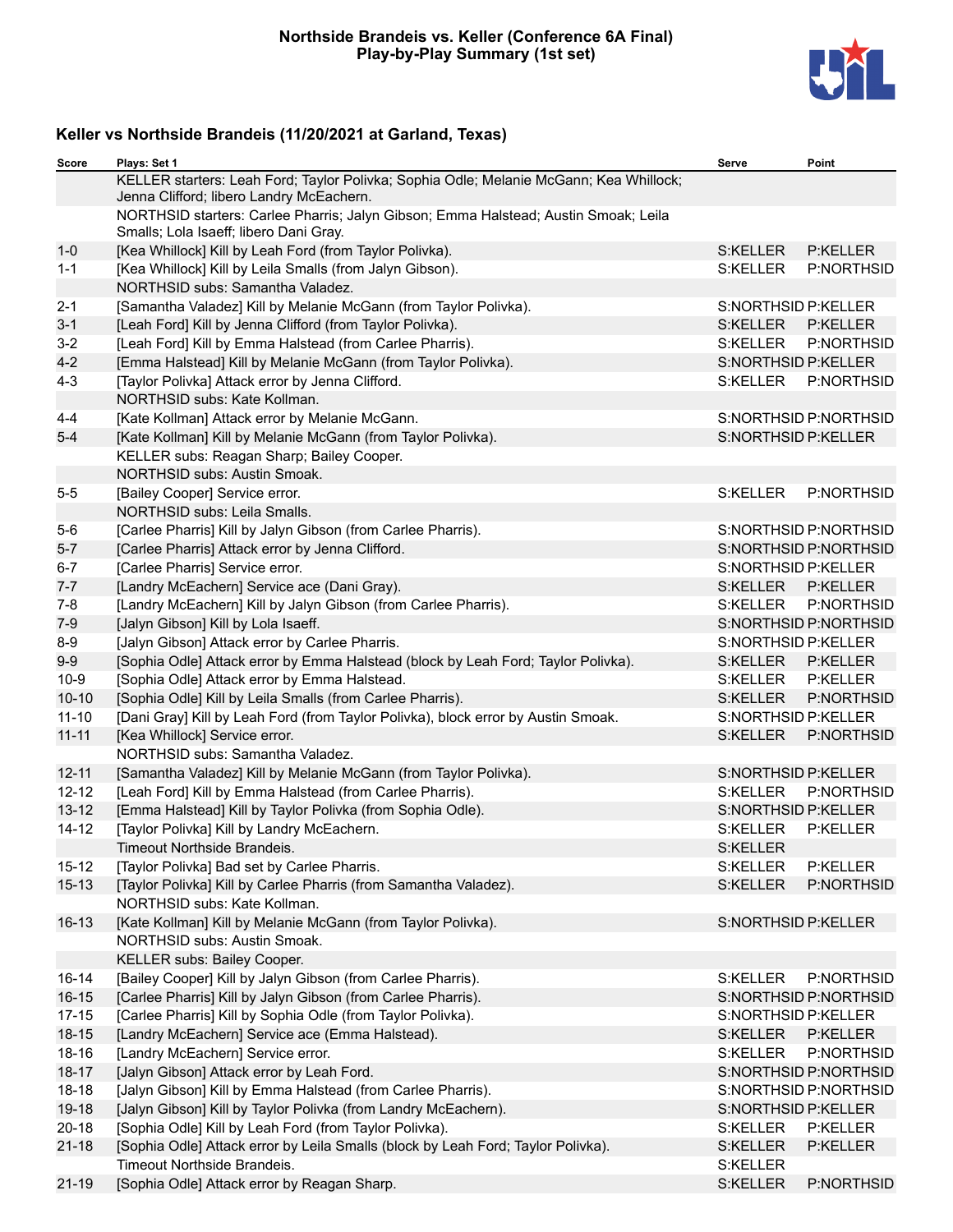| <b>Score</b> | Plays: Set 1                                                                            | Serve      | Point                      |
|--------------|-----------------------------------------------------------------------------------------|------------|----------------------------|
| 22-19        | [Dani Gray] Kill by Reagan Sharp (from Taylor Polivka).                                 |            | S:NORTHSID P:KELLER        |
|              | KELLER subs: Kea Whillock; Melanie McGann.                                              |            |                            |
| $22 - 20$    | [Kea Whillock] Kill by Emma Halstead (from Carlee Pharris).                             | S:KELLER   | P:NORTHSID                 |
|              | NORTHSID subs: Samantha Valadez.                                                        |            |                            |
| $23 - 20$    | [Samantha Valadez] Kill by Melanie McGann (from Taylor Polivka).                        |            | S:NORTHSID P:KELLER        |
| $23 - 21$    | [Leah Ford] Ball handling error by Taylor Polivka.                                      | S:KELLER   | P:NORTHSID                 |
| $23 - 22$    | [Emma Halstead] Attack error by Melanie McGann (block by Carlee Pharris; Austin Smoak). |            | S:NORTHSID P:NORTHSID      |
|              | Timeout Keller.                                                                         | S:NORTHSID |                            |
| $24 - 22$    | [Emma Halstead] Kill by Melanie McGann (from Taylor Polivka).                           |            | <b>S:NORTHSID P:KELLER</b> |
| 24-23        | [Taylor Polivka] Bad set by Taylor Polivka.                                             | S:KELLER   | P:NORTHSID                 |
|              | NORTHSID subs: Kate Kollman.                                                            |            |                            |
| $24 - 24$    | [Kate Kollman] Attack error by Melanie McGann.                                          |            | S:NORTHSID P:NORTHSID      |
| $24 - 25$    | [Kate Kollman] Kill by Jalyn Gibson (from Carlee Pharris).                              |            | S:NORTHSID P:NORTHSID      |
|              | Timeout Keller.                                                                         | S:NORTHSID |                            |
| $25 - 25$    | [Kate Kollman] Kill by Melanie McGann (from Taylor Polivka).                            |            | S:NORTHSID P:KELLER        |
|              | KELLER subs: Bailey Cooper; Reagan Sharp.                                               |            |                            |
| $25 - 26$    | [Bailey Cooper] Kill by Jalyn Gibson (from Carlee Pharris).                             | S:KELLER   | P:NORTHSID                 |
|              | NORTHSID subs: Leila Smalls.                                                            |            |                            |
| $26 - 26$    | [Carlee Pharris] Kill by Reagan Sharp (from Taylor Polivka).                            |            | <b>S:NORTHSID P:KELLER</b> |
| 26-27        | [Landry McEachern] Kill by Jalyn Gibson (from Carlee Pharris).                          | S:KELLER   | P:NORTHSID                 |
| $27 - 27$    | [Jalyn Gibson] Attack error by Jalyn Gibson.                                            |            | S:NORTHSID P:KELLER        |
| 28-27        | [Sophia Odle] Service ace (Dani Gray).                                                  | S:KELLER   | <b>P:KELLER</b>            |
|              | NORTHSID subs: Sophia Kuyn.                                                             |            |                            |
| 29-27        | [Sophia Odle] Attack error by Emma Halstead.                                            | S:KELLER   | <b>P:KELLER</b>            |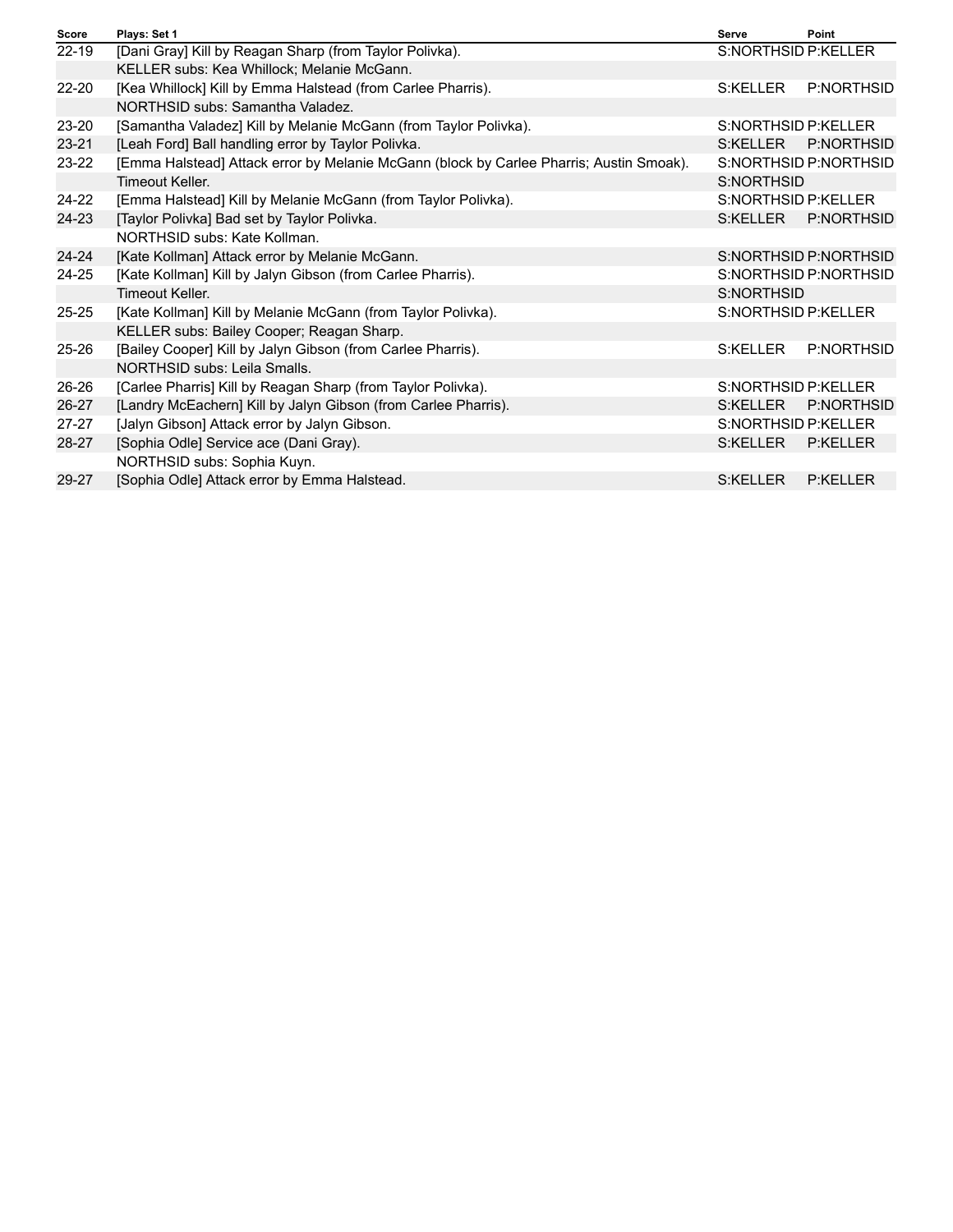

| <b>Score</b> | Plays: Set 2                                                                                                                       | Serve                      | Point                 |
|--------------|------------------------------------------------------------------------------------------------------------------------------------|----------------------------|-----------------------|
|              | KELLER starters: Sophia Odle; Melanie McGann; Leah Ford; Jenna Clifford; Landry<br>McEachern; Taylor Polivka; libero Kea Whillock. |                            |                       |
|              | NORTHSID starters: Jalyn Gibson; Carlee Pharris; Grace Xu; Sophia Kuyn; Austin Smoak;<br>Emma Halstead; libero Dani Gray.          |                            |                       |
| $1 - 0$      | [Grace Xu] Kill by Leah Ford (from Taylor Polivka).                                                                                | <b>S:NORTHSID P:KELLER</b> |                       |
| $1 - 1$      | [Leah Ford] Kill by Jalyn Gibson (from Carlee Pharris).                                                                            | S:KELLER                   | P:NORTHSID            |
| $2 - 1$      | [Emma Halstead] Attack error by Emma Halstead.                                                                                     | S:NORTHSID P:KELLER        |                       |
| $2 - 2$      | [Taylor Polivka] Kill by Jalyn Gibson (from Carlee Pharris).                                                                       | S:KELLER                   | P:NORTHSID            |
|              | NORTHSID subs: Kate Kollman.                                                                                                       |                            |                       |
| $2 - 3$      | [Kate Kollman] Kill by Sophia Kuyn.                                                                                                |                            | S:NORTHSID P:NORTHSID |
| $3 - 3$      | [Kate Kollman] Kill by Jenna Clifford (from Taylor Polivka).                                                                       | <b>S:NORTHSID P:KELLER</b> |                       |
|              | KELLER subs: Reagan Sharp; Lauren Bingham.                                                                                         |                            |                       |
| $3 - 4$      | [Lauren Bingham] Attack error by Jenna Clifford (block by Sophia Kuyn; Carlee Pharris).                                            | S:KELLER                   | P:NORTHSID            |
|              | NORTHSID subs: Leila Smalls.                                                                                                       |                            |                       |
| $4 - 4$      | [Carlee Pharris] Ball handling error by Carlee Pharris.                                                                            | S:NORTHSID P:KELLER        |                       |
| $4 - 5$      | [Kea Whillock] Service error.                                                                                                      | S:KELLER                   | P:NORTHSID            |
| $4 - 6$      | [Jalyn Gibson] Kill by Emma Halstead.                                                                                              |                            | S:NORTHSID P:NORTHSID |
| $4 - 7$      | [Jalyn Gibson] Attack error by Leah Ford.                                                                                          |                            | S:NORTHSID P:NORTHSID |
|              | Timeout Keller.                                                                                                                    | S:NORTHSID                 |                       |
| $4 - 8$      | [Jalyn Gibson] Service ace (TEAM).                                                                                                 |                            | S:NORTHSID P:NORTHSID |
| $5 - 8$      | [Jalyn Gibson] Kill by Leah Ford (from Taylor Polivka).                                                                            | S:NORTHSID P:KELLER        |                       |
| $6-8$        | [Sophia Odle] Attack error by Emma Halstead.                                                                                       | S:KELLER                   | P:KELLER              |
| $7 - 8$      | [Sophia Odle] Attack error by Emma Halstead.                                                                                       | S:KELLER                   | P:KELLER              |
| 7-9          | [Sophia Odle] Service error.                                                                                                       | S:KELLER                   | P:NORTHSID            |
| $7 - 10$     | [Dani Gray] Attack error by Taylor Polivka (block by Leila Smalls; Austin Smoak).                                                  |                            | S:NORTHSID P:NORTHSID |
| $7 - 11$     | [Dani Gray] Kill by Leila Smalls (from Carlee Pharris).                                                                            |                            | S:NORTHSID P:NORTHSID |
| $8 - 11$     | [Dani Gray] Kill by Reagan Sharp (from Taylor Polivka).                                                                            | S:NORTHSID P:KELLER        |                       |
|              | KELLER subs: Melanie McGann; Landry McEachern.                                                                                     |                            |                       |
| $8 - 12$     | [Landry McEachern] Kill by Emma Halstead (from Carlee Pharris).                                                                    | S:KELLER                   | P:NORTHSID            |
|              | NORTHSID subs: Grace Xu.                                                                                                           |                            |                       |
| $9 - 12$     | [Grace Xu] Kill by Leah Ford (from Taylor Polivka).                                                                                | S:NORTHSID P:KELLER        |                       |
| $9 - 13$     | [Leah Ford] Service error.                                                                                                         | S:KELLER                   | P:NORTHSID            |
| $10-13$      | [Emma Halstead] Kill by Melanie McGann (from Taylor Polivka).                                                                      | S:NORTHSID P:KELLER        |                       |
| $11 - 13$    | [Taylor Polivka] Kill by Sophia Odle (from Taylor Polivka).                                                                        | S:KELLER                   | P:KELLER              |
| $12 - 13$    | [Taylor Polivka] Attack error by Carlee Pharris.                                                                                   | S:KELLER                   | P:KELLER              |
|              | Timeout Northside Brandeis.                                                                                                        | S:KELLER                   |                       |
| $13 - 13$    | [Taylor Polivka] Ball handling error by Grace Xu.                                                                                  | S:KELLER                   | P:KELLER              |
| $14 - 13$    | [Taylor Polivka] Kill by Sophia Odle (from Taylor Polivka).                                                                        | S:KELLER                   | P:KELLER              |
| $15 - 13$    | [Taylor Polivka] Service ace (Emma Halstead).                                                                                      | S:KELLER                   | P:KELLER              |
| $15 - 14$    | [Taylor Polivka] Kill by Jalyn Gibson (from Carlee Pharris).                                                                       | S:KELLER                   | P:NORTHSID            |
|              | NORTHSID subs: Kate Kollman.                                                                                                       |                            |                       |
| $15 - 15$    | [Kate Kollman] Attack error by Melanie McGann (block by Carlee Pharris; Sophia Kuyn).                                              |                            | S:NORTHSID P:NORTHSID |
| $15 - 16$    | [Kate Kollman] Kill by Jalyn Gibson (from Carlee Pharris).                                                                         |                            | S:NORTHSID P:NORTHSID |
| $15 - 17$    | [Kate Kollman] Kill by Jalyn Gibson (from Carlee Pharris).                                                                         |                            | S:NORTHSID P:NORTHSID |
| $15 - 18$    | [Kate Kollman] Kill by Carlee Pharris (from Jalyn Gibson).                                                                         |                            | S:NORTHSID P:NORTHSID |
| 16-18        | [Kate Kollman] Kill by Melanie McGann (from Taylor Polivka).                                                                       | S:NORTHSID P:KELLER        |                       |
|              | KELLER subs: Lauren Bingham; Reagan Sharp.                                                                                         |                            |                       |
| $17 - 18$    | [Lauren Bingham] Service ace (Dani Gray).                                                                                          | S:KELLER                   | P:KELLER              |
| $18 - 18$    | [Lauren Bingham] Service ace (Dani Gray).                                                                                          | S:KELLER                   | P:KELLER              |
|              | Timeout Northside Brandeis.                                                                                                        | S:KELLER                   |                       |
| 18-19        | [Lauren Bingham] Service error.                                                                                                    | S:KELLER                   | P:NORTHSID            |
|              | NORTHSID subs: Leila Smalls.                                                                                                       |                            |                       |
| 19-19        | [Carlee Pharris] Ball handling error by Jalyn Gibson.                                                                              | S:NORTHSID P:KELLER        |                       |
| 19-20        | [Kea Whillock] Kill by Leila Smalls (from Carlee Pharris).                                                                         | S:KELLER                   | P:NORTHSID            |
| $20 - 20$    | [Jalyn Gibson] Service error.                                                                                                      | S:NORTHSID P:KELLER        |                       |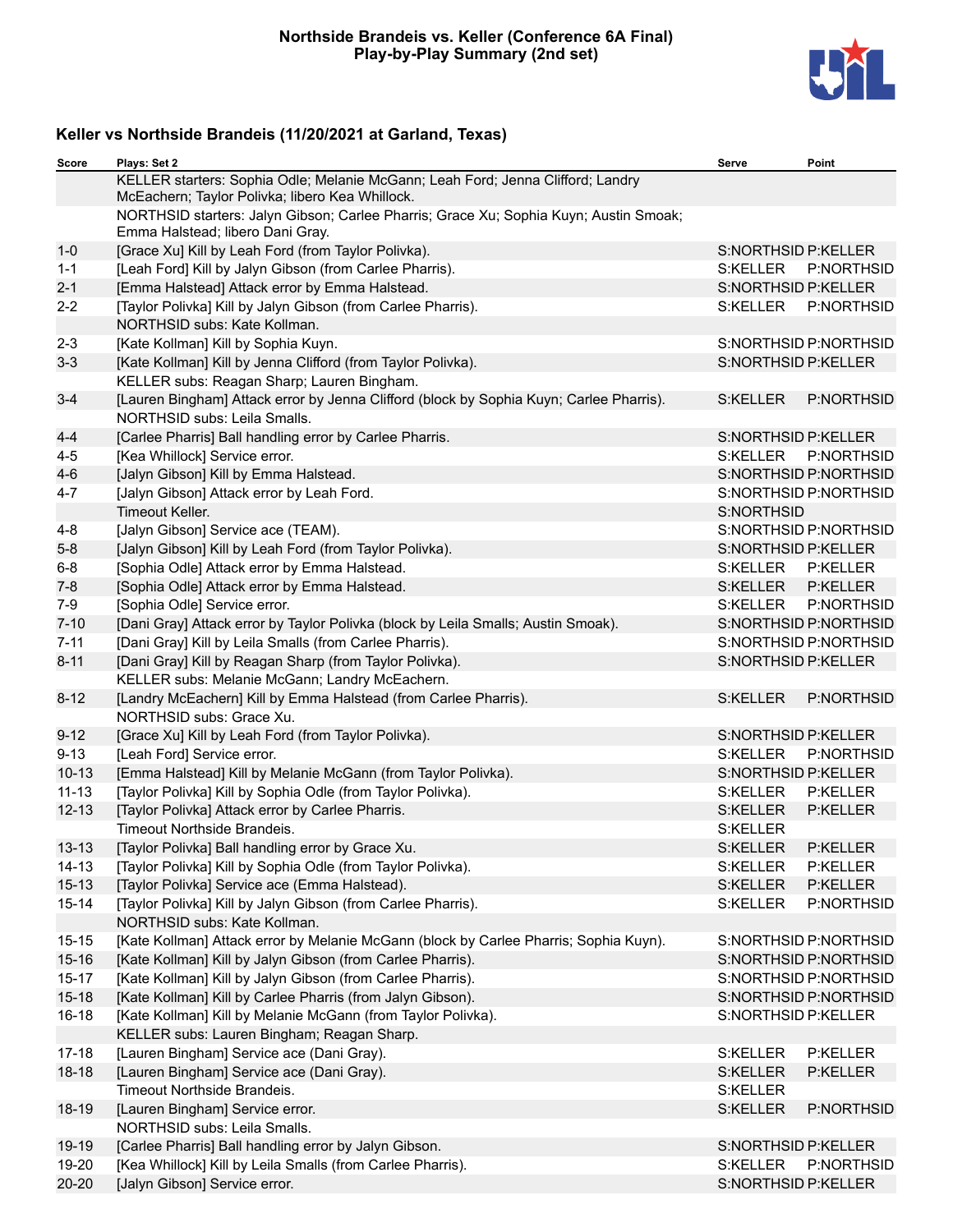| <b>Score</b> | Plays: Set 2                                                                  | Serve               | Point                 |
|--------------|-------------------------------------------------------------------------------|---------------------|-----------------------|
| $20 - 21$    | [Sophia Odle] Service error.                                                  | S:KELLER            | P:NORTHSID            |
| $20 - 22$    | [Dani Gray] Attack error by Leah Ford (block by Austin Smoak; Emma Halstead). |                     | S:NORTHSID P:NORTHSID |
| $21 - 22$    | [Dani Gray] Kill by Leah Ford (from Taylor Polivka).                          | S:NORTHSID P:KELLER |                       |
|              | KELLER subs: Melanie McGann; Landry McEachern.                                |                     |                       |
| $21 - 23$    | [Landry McEachern] Kill by Leila Smalls (from Carlee Pharris).                | S:KFIIFR            | P:NORTHSID            |
|              | NORTHSID subs: Grace Xu.                                                      |                     |                       |
| $22 - 23$    | [Grace Xu] Kill by Melanie McGann (from Taylor Polivka).                      | S:NORTHSID P:KELLER |                       |
| $23 - 23$    | [Leah Ford] Kill by Melanie McGann (from Taylor Polivka).                     | S:KELLER            | P:KFIIFR              |
| $23 - 24$    | [Leah Ford] Attack error by Melanie McGann.                                   | S:KELLER            | P:NORTHSID            |
|              | Timeout Keller.                                                               | S:NORTHSID          |                       |
| $23 - 25$    | [Emma Halstead] Kill by Jalyn Gibson (from Carlee Pharris).                   |                     | S:NORTHSID P:NORTHSID |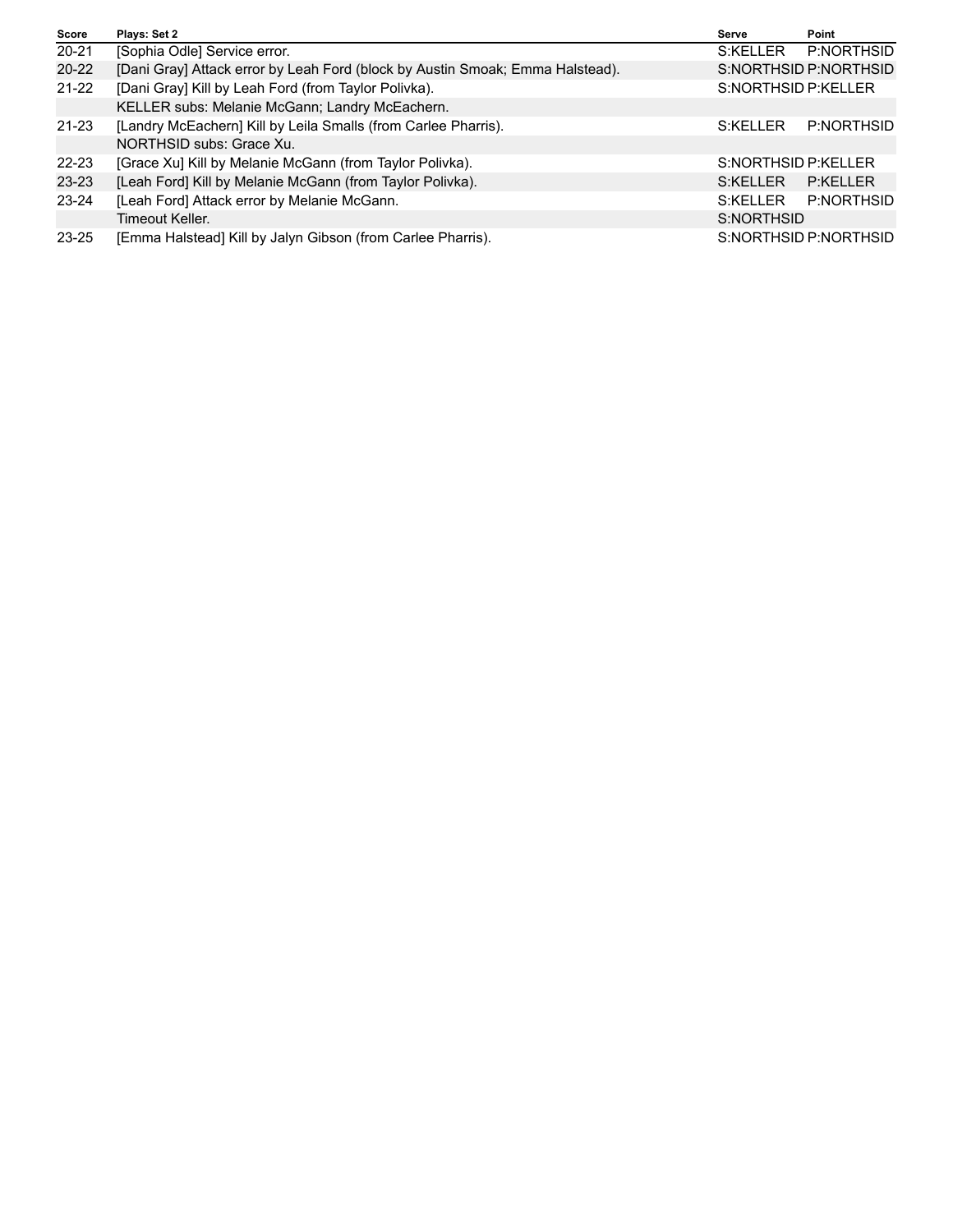### **Northside Brandeis vs. Keller (Conference 6A Final) Play-by-Play Summary (3rd set)**



| <b>Score</b> | Plays: Set 3                                                                                                                       | Serve                      | Point                 |
|--------------|------------------------------------------------------------------------------------------------------------------------------------|----------------------------|-----------------------|
|              | KELLER starters: Leah Ford; Melanie McGann; Jenna Clifford; Sophia Odle; Taylor Polivka;<br>Kea Whillock; libero Landry McEachern. |                            |                       |
|              | NORTHSID starters: Sophia Kuyn; Jalyn Gibson; Austin Smoak; Grace Xu; Emma Halstead;<br>Carlee Pharris; libero Dani Gray.          |                            |                       |
| $0 - 1$      | [Kea Whillock] Kill by Emma Halstead (from Carlee Pharris), block error by Taylor Polivka.                                         | S:KELLER                   | P:NORTHSID            |
| $1 - 1$      | [Emma Halstead] Kill by Melanie McGann (from Taylor Polivka).                                                                      | <b>S:NORTHSID P:KELLER</b> |                       |
| $2 - 1$      | [Leah Ford] Attack error by Jalyn Gibson.                                                                                          | S:KELLER                   | P:KELLER              |
| $2 - 2$      | [Leah Ford] Kill by Jalyn Gibson.                                                                                                  | S:KELLER                   | P:NORTHSID            |
|              | NORTHSID subs: Kate Kollman.                                                                                                       |                            |                       |
| $3 - 2$      | [Kate Kollman] Kill by Jenna Clifford (from Taylor Polivka).                                                                       | S:NORTHSID P:KELLER        |                       |
|              | NORTHSID subs: Austin Smoak.                                                                                                       |                            |                       |
| $3 - 3$      | [Taylor Polivka] Kill by Jalyn Gibson (from Carlee Pharris).<br>NORTHSID subs: Leila Smalls.                                       | S:KELLER                   | P:NORTHSID            |
| $3 - 4$      | [Carlee Pharris] Service ace (Landry McEachern).                                                                                   |                            | S:NORTHSID P:NORTHSID |
| $4 - 4$      | [Carlee Pharris] Kill by Melanie McGann (from Taylor Polivka).                                                                     | S:NORTHSID P:KELLER        |                       |
|              | KELLER subs: Bailey Cooper; Reagan Sharp.                                                                                          |                            |                       |
| $4 - 5$      | [Bailey Cooper] Kill by Carlee Pharris.                                                                                            | S:KELLER                   | P:NORTHSID            |
| $5-5$        | [Jalyn Gibson] Attack error by Leila Smalls.                                                                                       | <b>S:NORTHSID P:KELLER</b> |                       |
| $6-5$        | [Landry McEachern] Kill by Leah Ford (from Taylor Polivka).                                                                        | S:KELLER                   | P:KELLER              |
| $7 - 5$      | [Landry McEachern] Attack error by Emma Halstead (block by Leah Ford; Reagan Sharp).                                               | S:KELLER                   | P:KELLER              |
| $8-5$        | [Leah Ford] Kill by Leah Ford (from Taylor Polivka).                                                                               | S:KELLER                   | P:KELLER              |
|              | Timeout Northside Brandeis.                                                                                                        | S:KELLER                   |                       |
| $8-6$        | [Landry McEachern] Attack error by Reagan Sharp.                                                                                   | S:KELLER                   | P:NORTHSID            |
| $8 - 7$      | [Dani Gray] Kill by Emma Halstead (from Carlee Pharris).                                                                           |                            | S:NORTHSID P:NORTHSID |
| $9 - 7$      | [Dani Gray] Kill by Leah Ford.                                                                                                     | S:NORTHSID P:KELLER        |                       |
| $9-8$        | [Sophia Odle] Kill by Emma Halstead (from Carlee Pharris).                                                                         | S:KELLER                   | P:NORTHSID            |
|              | NORTHSID subs: Grace Xu.                                                                                                           |                            |                       |
| $10-8$       | [Grace Xu] Kill by Reagan Sharp (from Taylor Polivka).                                                                             | S:NORTHSID P:KELLER        |                       |
|              | KELLER subs: Melanie McGann; Kea Whillock.                                                                                         |                            |                       |
| $10-9$       | [Kea Whillock] Kill by Carlee Pharris (from Dani Gray).                                                                            | S:KELLER                   | P:NORTHSID            |
| $11 - 9$     | [Emma Halstead] Kill by Leah Ford (from Taylor Polivka).                                                                           | S:NORTHSID P:KELLER        |                       |
| $11 - 10$    | [Leah Ford] Kill by Jalyn Gibson (from Carlee Pharris).                                                                            | S:KELLER                   | P:NORTHSID            |
|              | NORTHSID subs: Austin Smoak.                                                                                                       |                            |                       |
| $11 - 11$    | [Kate Kollman] Attack error by Melanie McGann (block by Sophia Kuyn).                                                              |                            | S:NORTHSID P:NORTHSID |
| $11 - 12$    | [Kate Kollman] Attack error by Jenna Clifford (block by Sophia Kuyn; Jalyn Gibson).                                                |                            | S:NORTHSID P:NORTHSID |
| $12 - 12$    | [Kate Kollman] Kill by Melanie McGann (from Taylor Polivka).                                                                       | <b>S:NORTHSID P:KELLER</b> |                       |
|              | NORTHSID subs: Austin Smoak.                                                                                                       |                            |                       |
| $13 - 12$    | [Taylor Polivka] Attack error by Emma Halstead.                                                                                    | S:KELLER                   | P:KELLER              |
| $14 - 12$    | [Taylor Polivka] Service ace (Emma Halstead).                                                                                      | S:KELLER                   | P:KELLER              |
| $14 - 13$    | [Taylor Polivka] Kill by Jalyn Gibson (from Carlee Pharris).                                                                       | S:KELLER                   | P:NORTHSID            |
|              | NORTHSID subs: Leila Smalls.                                                                                                       |                            |                       |
| $14 - 14$    | [Carlee Pharris] Kill by Carlee Pharris.                                                                                           |                            | S:NORTHSID P:NORTHSID |
| $15 - 14$    | [Carlee Pharris] Kill by Melanie McGann (from Taylor Polivka).                                                                     | S:NORTHSID P:KELLER        |                       |
|              | KELLER subs: Bailey Cooper; Reagan Sharp.                                                                                          |                            |                       |
| $16 - 14$    | [Bailey Cooper] Bad set by Carlee Pharris.                                                                                         | S:KELLER                   | P:KELLER              |
| $17 - 14$    | [Bailey Cooper] Attack error by Emma Halstead.                                                                                     | S:KELLER                   | P:KELLER              |
|              | Timeout Northside Brandeis.                                                                                                        | S:KELLER                   |                       |
| $18 - 14$    | [Bailey Cooper] Service ace (Emma Halstead).                                                                                       | S:KELLER                   | P:KELLER              |
| $18 - 15$    | [Bailey Cooper] Attack error by Reagan Sharp.                                                                                      | S:KELLER                   | P:NORTHSID            |
| 19-15        | [Jalyn Gibson] Kill by Jenna Clifford (from Taylor Polivka).                                                                       | S:NORTHSID P:KELLER        |                       |
| $20 - 15$    | [Landry McEachern] Kill by Leah Ford (from Taylor Polivka).                                                                        | S:KELLER                   | P:KELLER              |
| $20 - 16$    | [Landry McEachern] Service error.                                                                                                  | S:KELLER                   | P:NORTHSID            |
| $21 - 16$    | [Dani Gray] Kill by Reagan Sharp (from Taylor Polivka).                                                                            | S:NORTHSID P:KELLER        |                       |
| $22 - 16$    | [Sophia Odle] Attack error by Austin Smoak.                                                                                        | S:KELLER                   | P:KELLER              |
| $23 - 16$    | [Sophia Odle] Attack error by Jalyn Gibson.                                                                                        | S:KELLER                   | P:KELLER              |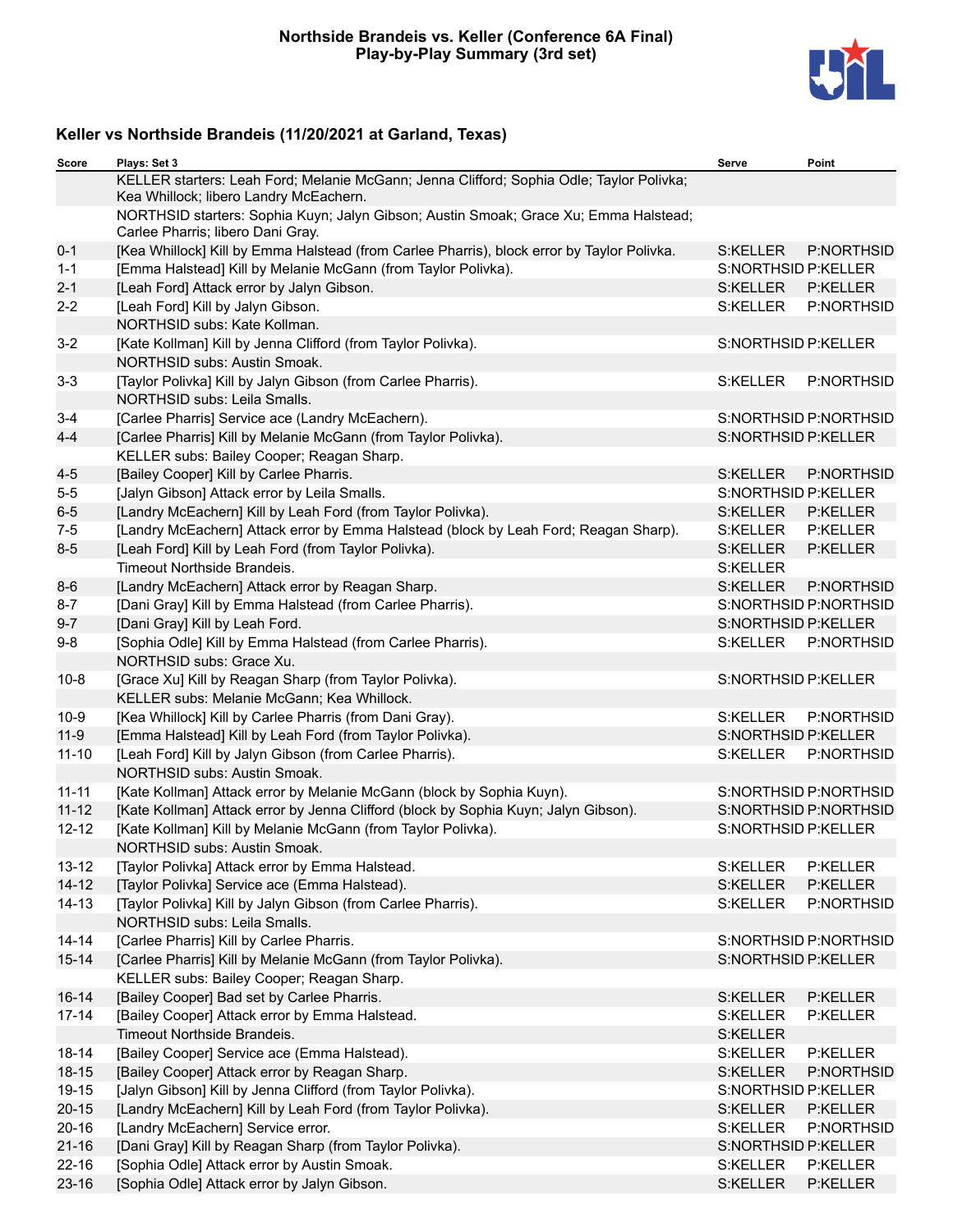| <b>Score</b> | Plays: Set 3                                                                         | Serve             | Point |
|--------------|--------------------------------------------------------------------------------------|-------------------|-------|
|              | 24-16 [Sophia Odle] Attack error by Leila Smalls (block by Reagan Sharp: Leah Ford). | S:KELLER P:KELLER |       |
| 25-16        | <b>Sophia Odle] Bad set by Carlee Pharris.</b>                                       | S:KELLER P:KELLER |       |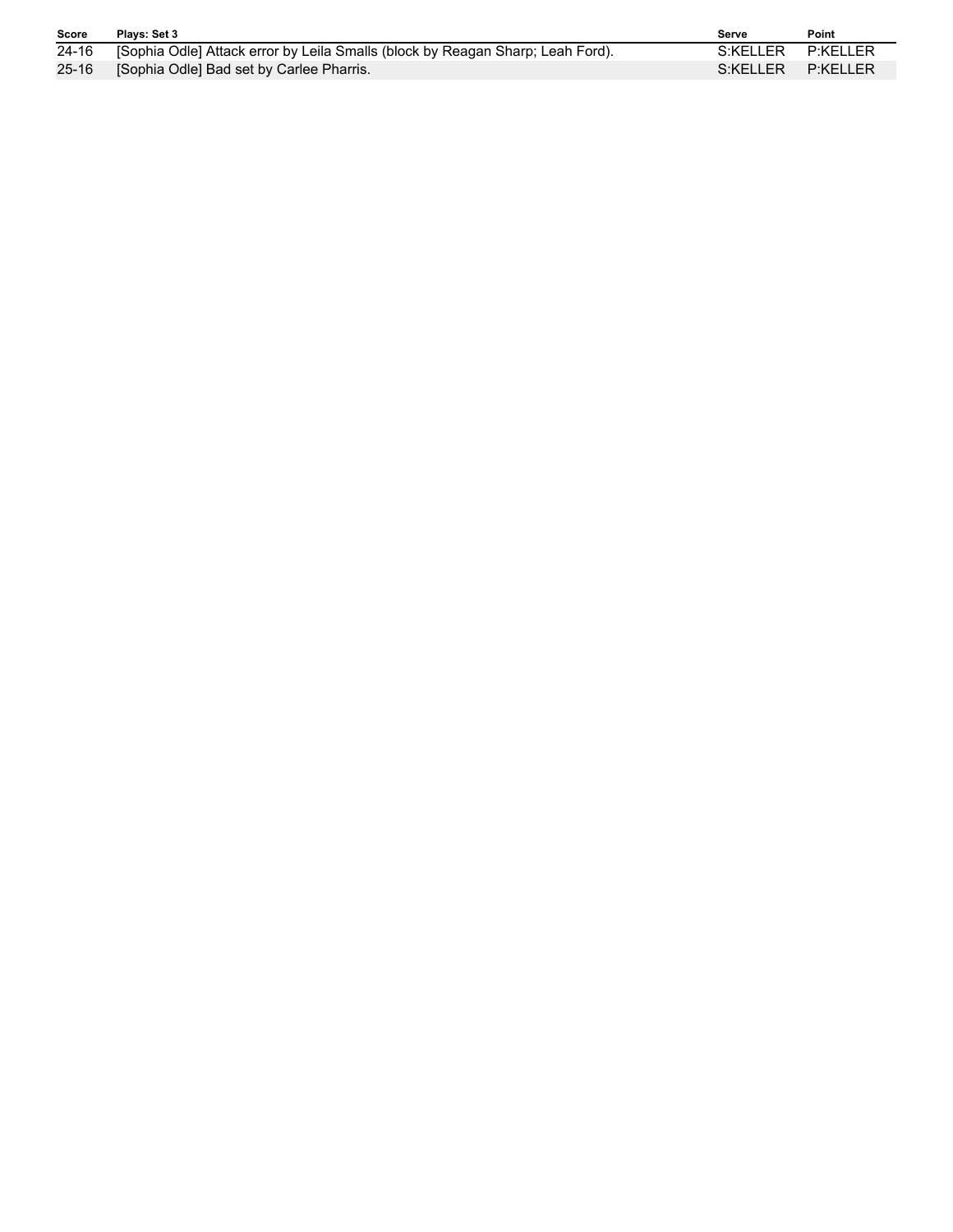

| Score     | Plays: Set 4                                                                                                                       | Serve                      | Point                 |
|-----------|------------------------------------------------------------------------------------------------------------------------------------|----------------------------|-----------------------|
|           | NORTHSID starters: Grace Xu; Jalyn Gibson; Sophia Kuyn; Carlee Pharris; Emma Halstead;<br>Austin Smoak; libero Dani Gray.          |                            |                       |
|           | KELLER starters: Leah Ford; Landry McEachern; Jenna Clifford; Sophia Odle; Melanie<br>McGann; Taylor Polivka; libero Kea Whillock. |                            |                       |
| $1-0$     | [Grace Xu] Kill by Melanie McGann (from Taylor Polivka).                                                                           | <b>S:NORTHSID P:KELLER</b> |                       |
| $1 - 1$   | [Leah Ford] Kill by Emma Halstead (from Carlee Pharris).                                                                           | S:KELLER                   | P:NORTHSID            |
| $1 - 2$   | [Emma Halstead] Kill by Jalyn Gibson (from Carlee Pharris).                                                                        |                            | S:NORTHSID P:NORTHSID |
| $1 - 3$   | [Emma Halstead] Bad set by Taylor Polivka.                                                                                         |                            | S:NORTHSID P:NORTHSID |
| $1 - 4$   | [Emma Halstead] Attack error by Jenna Clifford.                                                                                    |                            | S:NORTHSID P:NORTHSID |
| $1-5$     | [Emma Halstead] Attack error by Melanie McGann (block by Carlee Pharris; Austin Smoak).                                            |                            | S:NORTHSID P:NORTHSID |
|           | <b>Timeout Keller.</b>                                                                                                             | S:NORTHSID                 |                       |
| $2 - 5$   | [Emma Halstead] Kill by Melanie McGann (from Kea Whillock).                                                                        | <b>S:NORTHSID P:KELLER</b> |                       |
| $3-5$     | [Taylor Polivka] Kill by Sophia Odle (from Taylor Polivka).                                                                        | S:KELLER                   | P:KELLER              |
| $4 - 5$   | [Taylor Polivka] Service ace (Grace Xu).                                                                                           | S:KELLER                   | P:KELLER              |
| $5-5$     | [Taylor Polivka] Attack error by Jalyn Gibson.                                                                                     | S:KELLER                   | P:KELLER              |
| $6-5$     | [Taylor Polivka] Service ace (Dani Gray).                                                                                          | S:KELLER                   | P:KELLER              |
| $6-6$     | [Taylor Polivka] Kill by Jalyn Gibson (from Carlee Pharris).                                                                       | S:KELLER                   | P:NORTHSID            |
|           | NORTHSID subs: Kate Kollman.                                                                                                       |                            |                       |
| $6 - 7$   | [Kate Kollman] Kill by Jalyn Gibson (from Carlee Pharris).                                                                         |                            | S:NORTHSID P:NORTHSID |
| $6 - 8$   | [Kate Kollman] Kill by Jalyn Gibson (from Carlee Pharris).                                                                         |                            | S:NORTHSID P:NORTHSID |
| $6-9$     | [Kate Kollman] Kill by Jalyn Gibson (from Carlee Pharris).                                                                         |                            | S:NORTHSID P:NORTHSID |
| $7-9$     | [Kate Kollman] Service error.                                                                                                      | S:NORTHSID P:KELLER        |                       |
|           | KELLER subs: Lauren Bingham; Reagan Sharp.                                                                                         |                            |                       |
|           | NORTHSID subs: Austin Smoak.                                                                                                       |                            |                       |
| $8-9$     | [Lauren Bingham] Service ace (Emma Halstead).                                                                                      | S:KELLER                   | P:KELLER              |
| $9-9$     | [Lauren Bingham] Attack error by Jalyn Gibson.                                                                                     | S:KELLER                   | P:KELLER              |
| $9 - 10$  | [Lauren Bingham] Kill by Jalyn Gibson (from Grace Xu), block error by Jenna Clifford.                                              | S:KELLER                   | P:NORTHSID            |
|           | NORTHSID subs: Leila Smalls.                                                                                                       |                            |                       |
| $9 - 11$  | [Carlee Pharris] Attack error by Reagan Sharp (block by Leila Smalls; Sophia Kuyn).                                                |                            | S:NORTHSID P:NORTHSID |
| $9 - 12$  | [Carlee Pharris] Kill by Jalyn Gibson (from Carlee Pharris).                                                                       |                            | S:NORTHSID P:NORTHSID |
| $9 - 13$  | [Carlee Pharris] Attack error by Reagan Sharp.                                                                                     |                            | S:NORTHSID P:NORTHSID |
|           | Timeout Keller.                                                                                                                    | S:NORTHSID                 |                       |
| $9 - 14$  | [Carlee Pharris] Attack error by Reagan Sharp.                                                                                     |                            | S:NORTHSID P:NORTHSID |
| $10 - 14$ | [Carlee Pharris] Kill by Jenna Clifford (from Taylor Polivka), block error by Jalyn Gibson.                                        | S:NORTHSID P:KELLER        |                       |
| $11 - 14$ | [Kea Whillock] Service ace (Dani Gray).                                                                                            | S:KELLER                   | P:KELLER              |
| $11 - 15$ | [Kea Whillock] Kill by Leila Smalls (from Carlee Pharris).                                                                         | S:KELLER                   | P:NORTHSID            |
| $12 - 15$ | [Jalyn Gibson] Kill by Leah Ford (from Taylor Polivka).                                                                            | S:NORTHSID P:KELLER        |                       |
| $12 - 16$ | [Sophia Odle] Kill by Leila Smalls (from Carlee Pharris).                                                                          | S:KELLER                   | P:NORTHSID            |
| $12 - 17$ | [Dani Gray] Attack error by Reagan Sharp (block by Leila Smalls; Austin Smoak).                                                    |                            | S:NORTHSID P:NORTHSID |
| $13 - 17$ | [Dani Gray] Service error.                                                                                                         | S:NORTHSID P:KELLER        |                       |
|           | KELLER subs: Melanie McGann; Landry McEachern.                                                                                     |                            |                       |
| $13 - 18$ | [Landry McEachern] Attack error by Melanie McGann.                                                                                 | S:KELLER                   | P:NORTHSID            |
|           | NORTHSID subs: Grace Xu.                                                                                                           |                            |                       |
| 13-19     | [Grace Xu] Kill by Emma Halstead (from Carlee Pharris).                                                                            |                            | S:NORTHSID P:NORTHSID |
| 13-20     | [Grace Xu] Attack error by Taylor Polivka.                                                                                         |                            | S:NORTHSID P:NORTHSID |
| 14-20     | [Grace Xu] Kill by Taylor Polivka (from Sophia Odle).                                                                              | S:NORTHSID P:KELLER        |                       |
| $14 - 21$ | [Leah Ford] Service error.                                                                                                         | S:KELLER                   | P:NORTHSID            |
| 14-22     | [Emma Halstead] Kill by Jalyn Gibson (from Carlee Pharris).                                                                        |                            | S:NORTHSID P:NORTHSID |
| 14-23     | [Emma Halstead] Attack error by Melanie McGann.                                                                                    |                            | S:NORTHSID P:NORTHSID |
| $15 - 23$ | [Emma Halstead] Service error.                                                                                                     | S:NORTHSID P:KELLER        |                       |
| 15-24     | [Taylor Polivka] Attack error by Sophia Odle (block by Carlee Pharris; Austin Smoak).                                              | S:KELLER                   | P:NORTHSID            |
|           | NORTHSID subs: Kate Kollman.                                                                                                       |                            |                       |
| $15 - 25$ | [Kate Kollman] Attack error by Melanie McGann.                                                                                     |                            | S:NORTHSID P:NORTHSID |